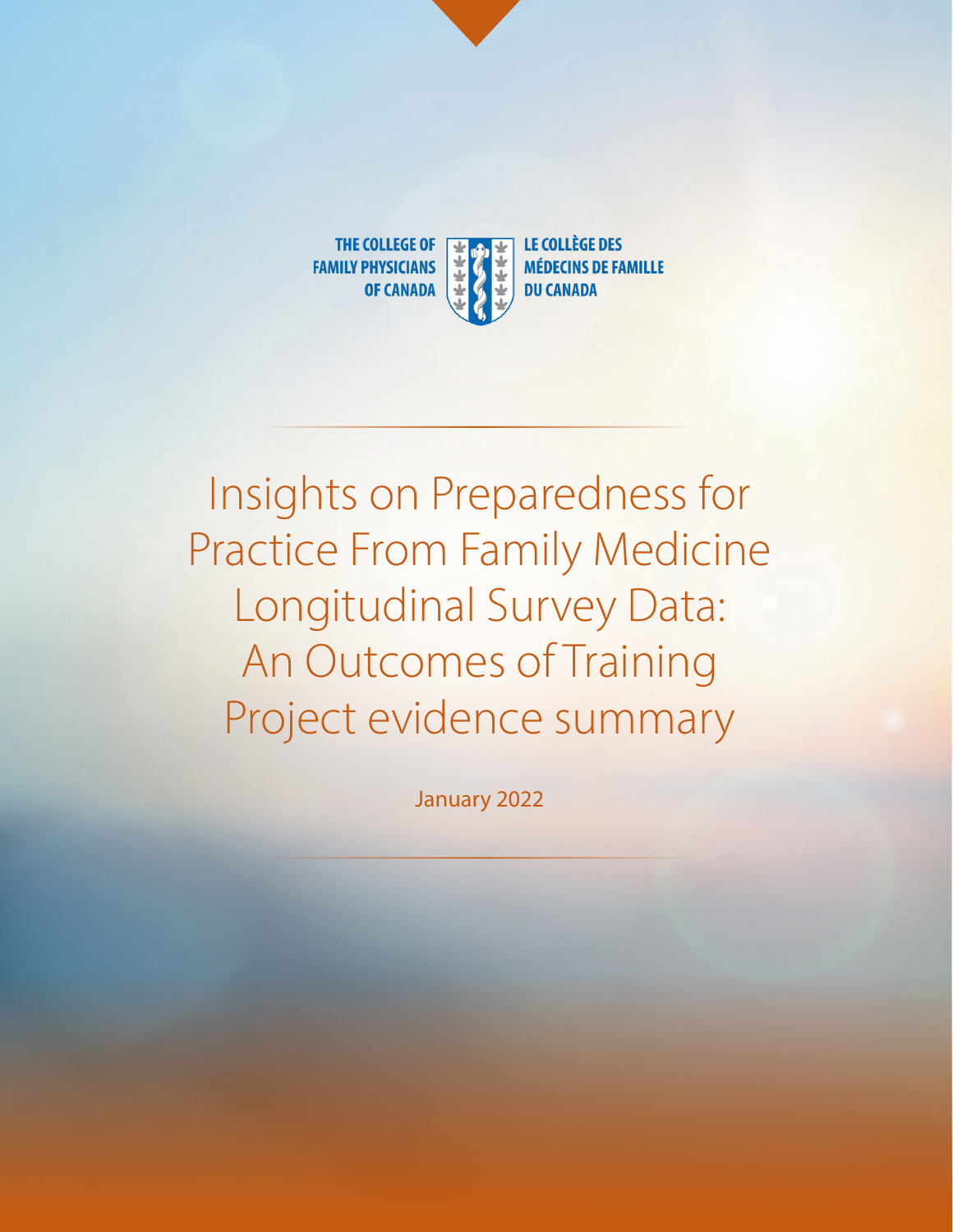The College of Family Physicians of Canada 2630 Skymark Avenue Mississauga, ON L4W 5A4

**Telephone:** 905-629-0900 **Toll-free:** 1-800-387-6197 **Email:** academicfm@cfpc.ca

© 2022 The College of Family Physicians of Canada

All rights reserved. This material may be reproduced in full for educational, personal, and non-commercial use only, with attribution provided according to the citation information below. For all other uses permission must be acquired from the College of Family Physicians of Canada.

#### **How to cite this document**

Aggarwal M, Holtby A, Oandasan I, eds. *Insights on Preparedness for Practice From Family Medicine Longitudinal Survey Data: An Outcomes of Training Project evidence summary*. Mississauga, ON: College of Family Physicians of Canada; 2022.

#### **Author affiliations**

Monica Aggarwal, PhD; Assistant Professor, Dalla Lana School of Public Health, University of Toronto

Alixandra Holtby, MA; Evaluation and Research Analytics Project Lead, College of Family Physicians of Canada

Ivy Oandasan, MD, CCFP, MHSc, FCFP; Director, Education; Co-Lead, Education Evaluation and Research Unit; Outcomes of Training Project Evaluation Lead, College of Family Physicians of Canada

#### **Acknowledgements**

The College of Family Physicians of Canada acknowledges all those who contributed their expertise to the development of this evidence summary. This includes the 17 university-based family medicine residency programs that have partnered with the College of Family Physicians of Canada to evaluate the Triple C Competency-Based Curriculum through the Family Medicine Longitudinal Survey, which provided the data used in this publication. We also thank the key contributors who provided important information to support this work.

#### Individual contributors:

Marcel Arcand, French Language Reviewer, University of Sherbrooke

Mahsa Haghighi, Evaluation and Research Analytics Project Lead, College of Family Physicians of Canada

Dragan Kljujic, Manager, Data and Research Analytics, College of Family Physicians of Canada Lorelei Nardi, Manager, Education Evaluation Research Unit, College of Family Physicians

#### of Canada

#### Organizational contributors:

College of Family Physicians of Canada: Academic Family Medicine Division; Communications, Creative and Production Services, and Translation and French Language Services; and the Education Evaluation and Research Unit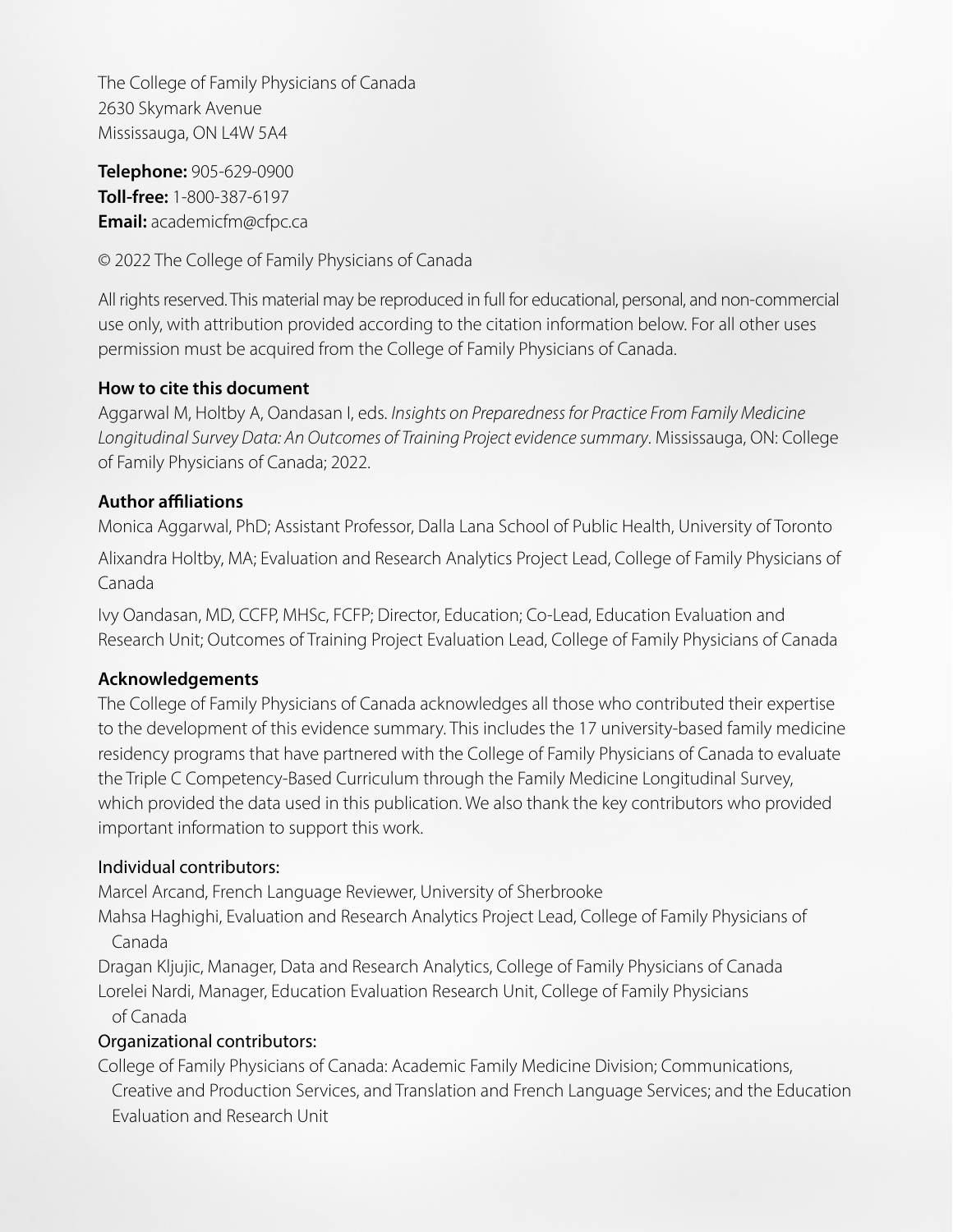<span id="page-2-0"></span>

### Background

The goal of the Triple C Competency-Based Curriculum (Triple C) is to ensure graduates are prepared to enter and adapt to the practice of comprehensive family medicine in any community in Canada.<sup>[1](#page-10-0)</sup> As part of the Outcomes of Training Project, the College of Family Physicians of Canada (CFPC) commissioned a rapid literature review on the definition of preparedness for practice.<sup>2</sup> The review concluded that preparedness for practice involves the interplay of four constructs: competence, capability, confidence, and adaptability.<sup>2</sup>

A number of factors influence learners' feelings related to being prepared, such as the inclusion of experiential learning or exposure to training opportunities, $3$ the vertical integration of the curriculum,<sup>4,5</sup> the use of problem-based learning courses,<sup>[6](#page-10-0)</sup> appropriate supervision, positive feedback from supervisors,<sup>[7](#page-10-0)</sup> and the availability of mentorship. A lack of exposure to opportunities or gaps in experience have been found to have a negative impact and result in feelings of being less prepared.<sup>8</sup>

As part of the evaluation of the implementation of the Triple C, the CFPC created the Family Medicine Longitudinal Survey (FMLS), which is administered to family medicine residents/graduates at three points in time: entry to residency (T1), exit from residency (T2), and three years into practice (T3). It was designed to explore respondents' demographics, attitudes related to family medicine, exposure to Triple C, and practice intentions. For this review, perspectives of family medicine residents and early-career family physicians about their exposure to comprehensive care and their feelings related to preparedness for practice were explored. The relationships between exposure, preparedness for practice, and intention to practise comprehensive care are reported in this summary.

The definition of comprehensive care that is used in the FMLS is:

**Comprehensive care is the type of care family physicians provide (either on their own or with a team) to a defined population of patients across the life cycle, in multiple** 

#### **clinical settings, addressing a spectrum of clinical issues (from prevention to acute to chronic disease and palliative care)[.9](#page-10-0)**

This definition was used before the Family Medicine Professional Profile was developed describing the collective contributions, capabilities, and commitments that reflect the potential comprehensive scope of practice of family physicians approved by the CFPC Board[.10](#page-10-0)

# **Objective**

The objectives of this study were to examine these two questions:

- What is the perception of family medicine graduates with respect to their preparedness for practice in relation to exposure to certain domains, practice settings, and populations at the end of residency that reflect the comprehensive scope of practice of family physicians?
- How does the perception of preparedness for practice of family medicine graduates compare with that of early-career family physicians?

## Methods

For this study we analyzed data from the FMLS T2 results of all participating family medicine residents who completed residency in 2015 (from 15 programs), 2016 (from 16 programs), and 2017, 2018, and 2019 (from 17 programs). We then analyzed responses from available FMLS T3 data from fall 2018 and 2019 (collected from graduates who had exited residency in 2015 and 2016 and had been in practice for three years; this included data from 15 and 17 programs, respectively).

We examined certain relationships between exposure and preparedness for practising comprehensive family medicine and between preparedness and practice intentions related to comprehensive family medicine*.*  We used two cohorts of family medicine residents (2018 and 2019). Chi-square tests were used to examine statistically significant differences for most comparisons; however, Fisher tests were used when cell sizes were too small. The level of significance was initially set at 0.05;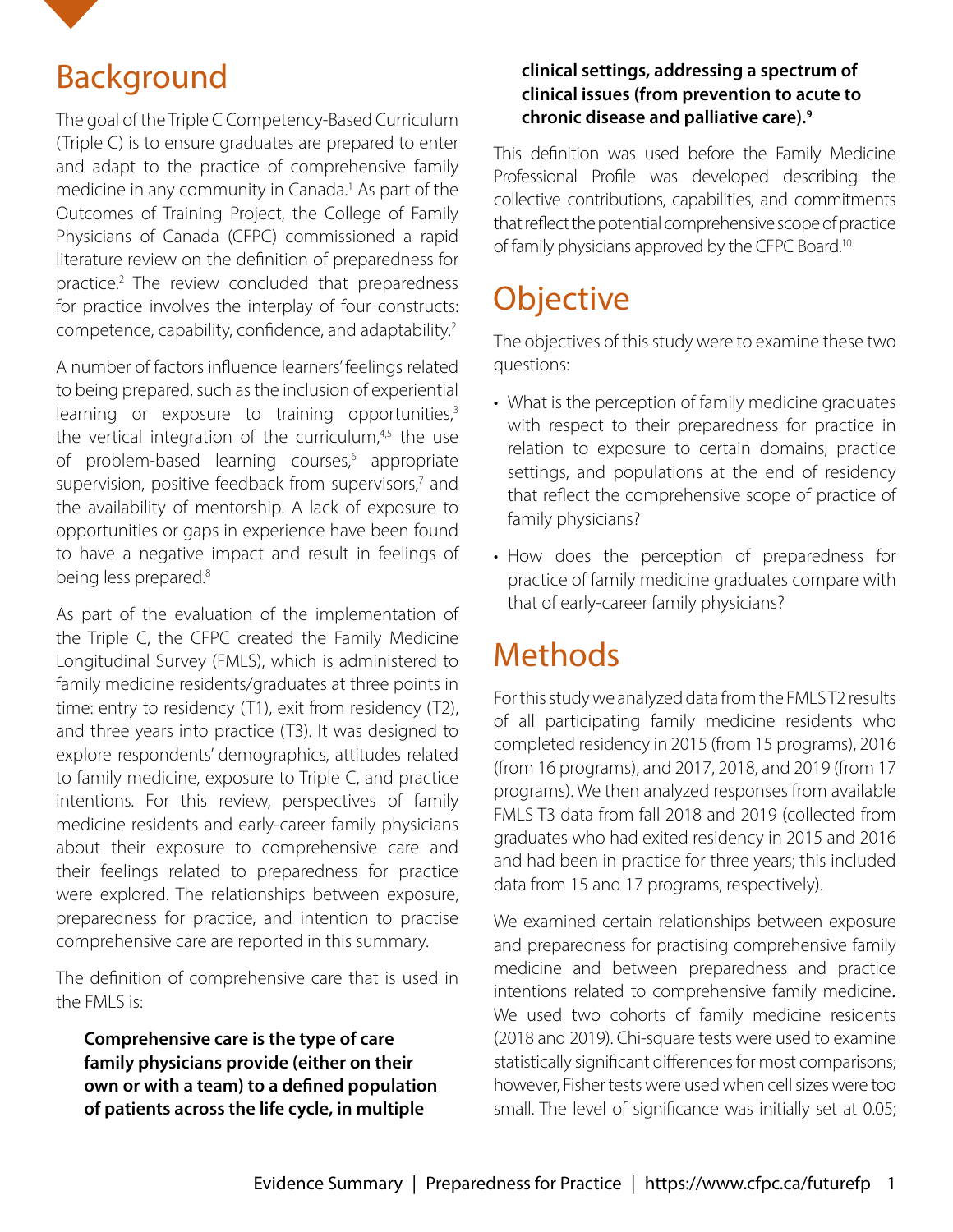

## Findings

#### Preparedness by career stage

We compared the reported preparedness of family medicine graduates (T2) from 2015 and 2016 with the reported preparedness of early-career (T3) family physicians in 2018 and 2019 in relation to the various comprehensive care domains defined in the survey. Only one statistically significant difference was found in responses between these career points for the domains; in **preparedness to provide care for a full range of health problems, there was a decline to 86 per cent at three years into practice in 2019 from 92 per cent at the end of residency in 2016.**

#### **Family medicine graduates' preparedness for practice by exit year**

At the end of residency more than 85 per cent of respondents agreed or strongly agreed that residency had prepared them to treat a full range of health problems, provide care for patients at all life stages, provide care for patients in a range of clinical settings, and address a broad spectrum of illness presentations (source: FMLS T2 respondents from 2015, 2016, 2017, 2018, and 2019). In addition, most respondents agreed or strongly agreed that residency prepared them for using electronic medical and health records, working as part of a team, and evaluating and improving the quality of patient care. Across the five years reported, about three-quarters (77 per cent) of respondents felt prepared to care for a range of populations and approximately two-thirds (63 per cent) felt prepared to teach health professionals.

#### **Family medicine graduates' exposure by exit year**

At the end of residency, few respondents in 2018 and 2019 reported having received no or minimal exposure

to care across the life cycle, intrapartum care, mental health care, chronic disease management, palliative care, office-based clinical procedures, emergency department and in-hospital care, rural populations, and elderly populations. However, in both cohorts, large percentages of respondents in 2018 and 2019 reported no or minimal exposure to marginalized/ disadvantaged/vulnerable populations (35 per cent and 35 per cent, respectively), long-term care facilities (38 per cent and 38 per cent, respectively), and care in the home (45 per cent and 53 per cent, respectively). More than half of respondents reported no or minimal exposure to Indigenous populations (59 per cent and 57 per cent, respectively) or to in-hospital clinical procedures (65 per cent and 71 per cent, respectively).

#### **Preparedness for practice related to exposure to curriculum design elements**

Survey respondents who agreed or strongly agreed with having had exposure to six specific curriculum design elements were more likely to agree or strongly agree that they felt prepared to provide care in a range of clinical settings. The effects were modest, as the comparisons frequently resulted in small cell sizes. The largest effects were found for exposure to a variety of family medicine settings and exposure to family medicine role models (**Figure 1**).

When examining the relationships between the six residency curriculum learning experiences and exposure to the various family medicine clinical domains (including exposure to patients with complex health issues, role models providing informal feedback, and relationships fostered with patients over the long term), it was found that those who agreed or strongly agreed that they were prepared to provide care for a range of populations and agreed or strongly agreed that they had exposure during residency were more likely to agree or strongly agree that they felt prepared to provide care for a range of populations. The largest effect was for exposure to a variety of family medicine settings (**Figure 2**).

#### **Comparing exposure to a range of clinical settings and preparedness to provide care**

When comparing the relationship between the reported exposure of family medicine graduates from 2018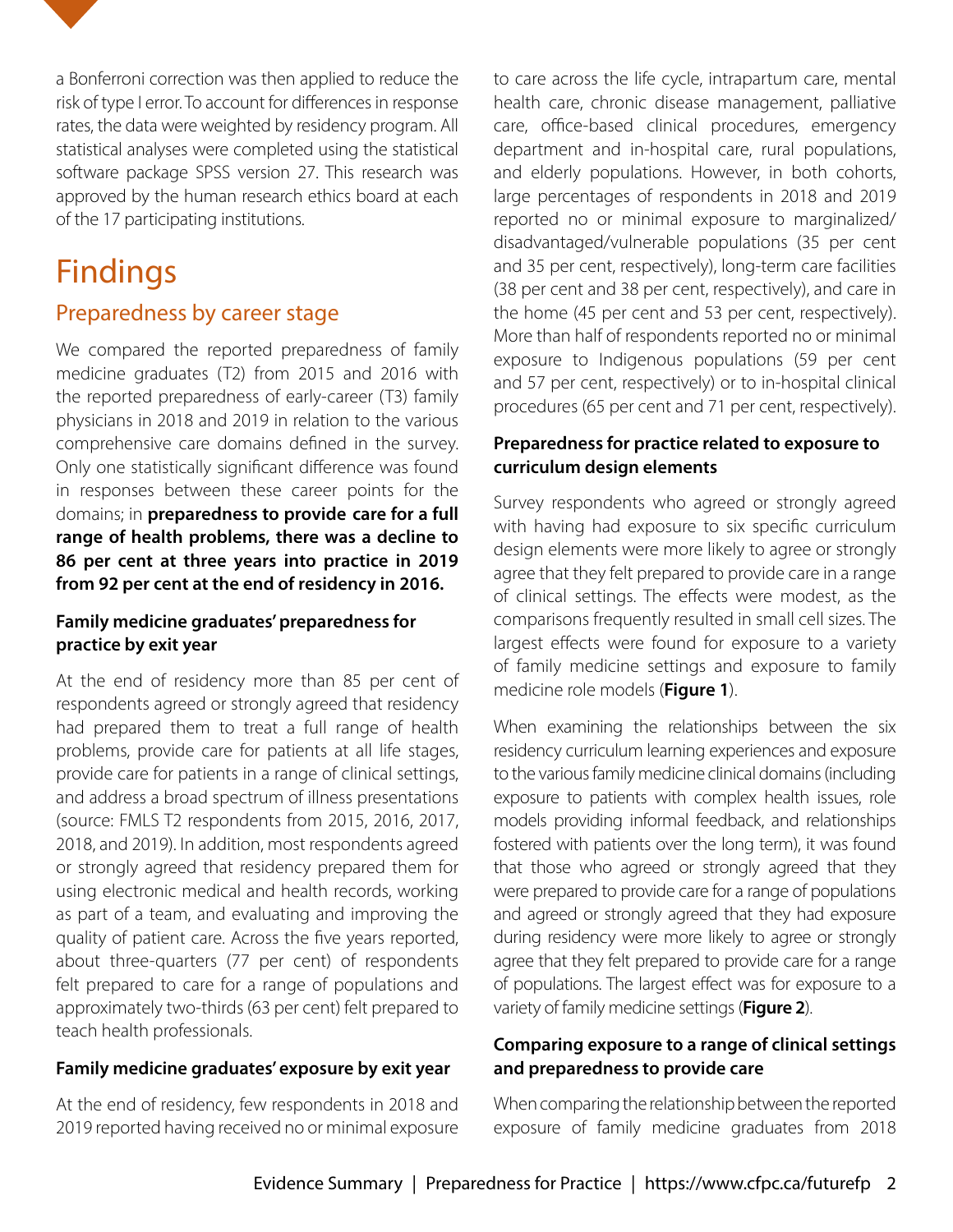#### **Figure 1. Reported preparedness of family medicine graduates for a range of clinical settings in relation to residency experiences**



and 2019 to six different settings (office-based clinical procedures, in-hospital clinical procedures, emergency departments, hospital, care in the home, and longterm care facilities) and their reported preparedness in relation to providing care in a range of clinical settings, we found all relationships were significant except for that with long-term care (**Figure 3**). Those with at least adequate exposure to settings were more likely to agree or strongly agree that they were prepared to care for patients in a range of clinical settings.

#### **Comparing preparedness with intention to provide care in a range of clinical settings**

When comparing the relationship between the reported preparedness of family medicine graduates from 2018 and 2019 to provide care to patients in a range of clinical settings with their intention to practise in the same six settings (office-based clinical procedures, in-hospital

clinical procedures, emergency departments, hospital, care in the home, and long-term care facilities), all relationships were statistically significant except those for home care and long-term care. Those who agreed or strongly agreed that they were prepared to care for patients in a range of clinical settings were more likely to intend to provide care in the settings (**Figure 4**). Survey administration errors in three programs in 2018 and four programs in the 2019 resulted in data from these programs being excluded from all questions in this comparison. In cases where domains, settings, or populations had few family medicine graduates who reported no or minimal exposure, Fisher tests were used in lieu of chi-square tests.

#### **Comparing exposure to feeling prepared to provide care to a range of populations**

When comparing the relationship between 2018 and 2019 family medicine graduates' reported exposure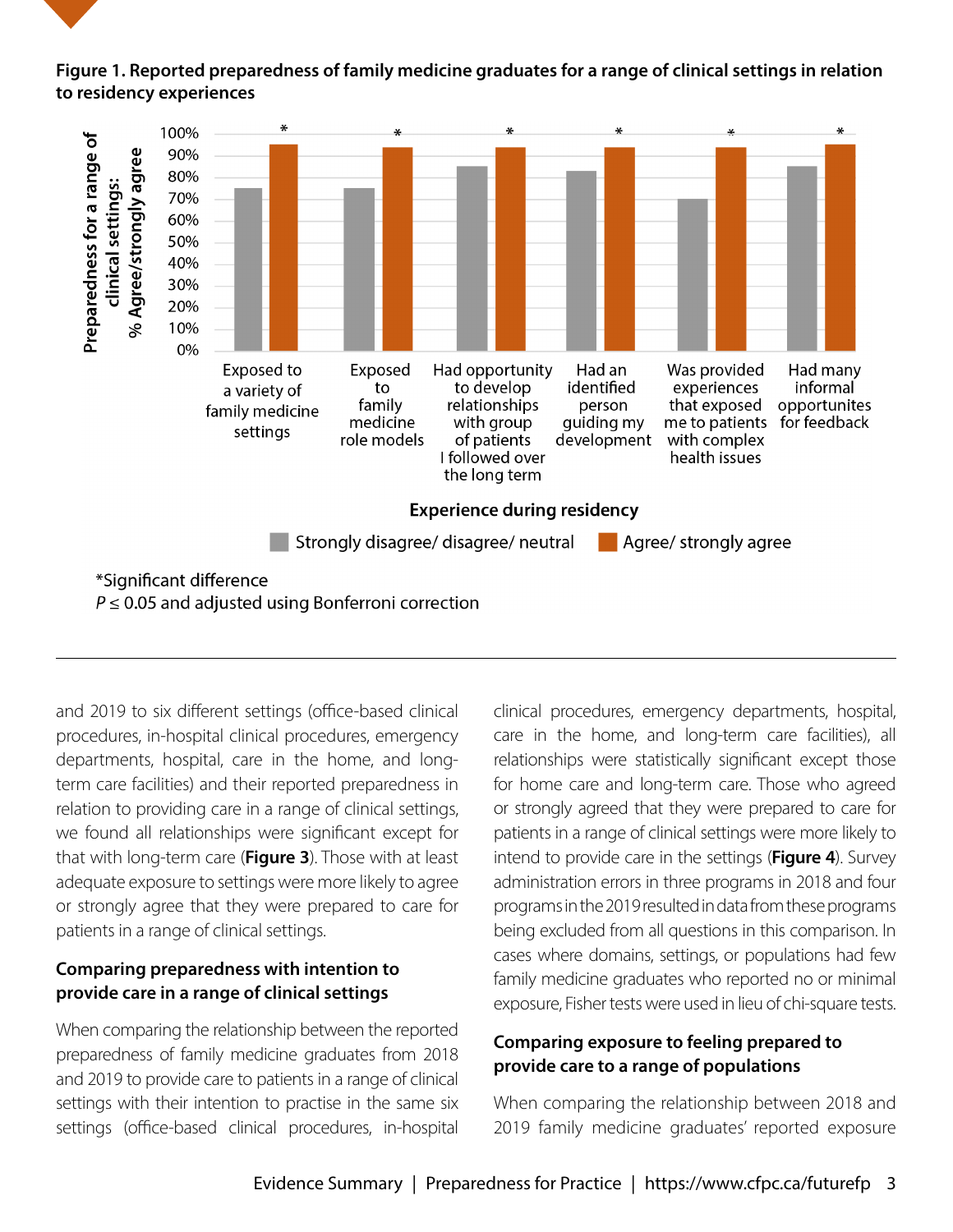

**Figure 2. Reported preparedness of family medicine graduates for a range of populations by residency experience in relation to exposure to curriculum learning experiences**

\*Significant difference

 $P \leq 0.05$  and adjusted using Bonferroni correction





 $P \leq 0.05$  and adjusted using Bonferroni correction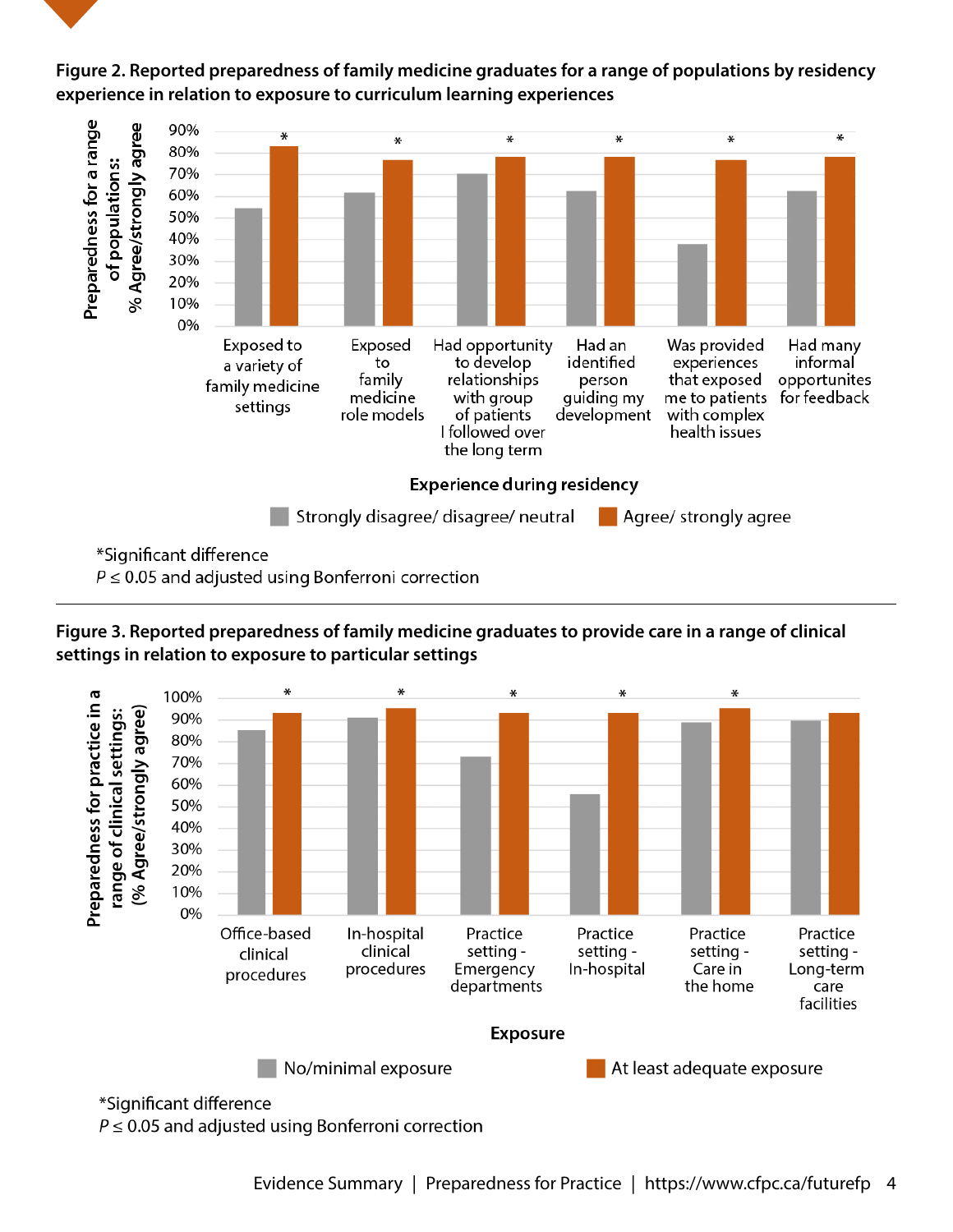



to four types of patient populations (marginalized/ disadvantaged/vulnerable, rural, elderly, and Indigenous) and their reported preparedness for a range of populations, all relationships were statistically significant except for that with elderly populations (**Figure 5**). Those with at least adequate exposure to those population groups were more likely to agree or strongly agree that they were prepared to care for a range of populations.

#### **Comparing preparedness with intention to provide care for a range of populations**

When comparing the relationship between 2018 and 2019 family medicine graduates' reported preparedness to care for a range of populations with their practice intentions to provide care for the same four population groups (marginalized/disadvantaged/vulnerable, rural, elderly, and Indigenous), all relationships were statistically significant except for that with elderly populations (**Figure 6**). Those who agreed or strongly

agreed that they were prepared to care for a range of populations were more likely to intend to provide care to those population groups. Again, because of survey errors and the change in the exposure question language used in 2018, data reported for 2018 and 2019 hold limitations and the use of the Fisher test should be noted in lieu of chi-square for comparisons.

### Limitations

For several cohorts of potential survey respondents, not all residency programs in Canada participated. Survey administration errors in three programs in 2018 and four programs in the 2019 resulted in data from these programs being excluded from all questions concerning exposure in this comparison. In addition, the response rate from T3 participants in FMLS was on average only 21 per cent. While we acknowledge the limitations in this study and the limitations associated with self-reported data, we still see the methods used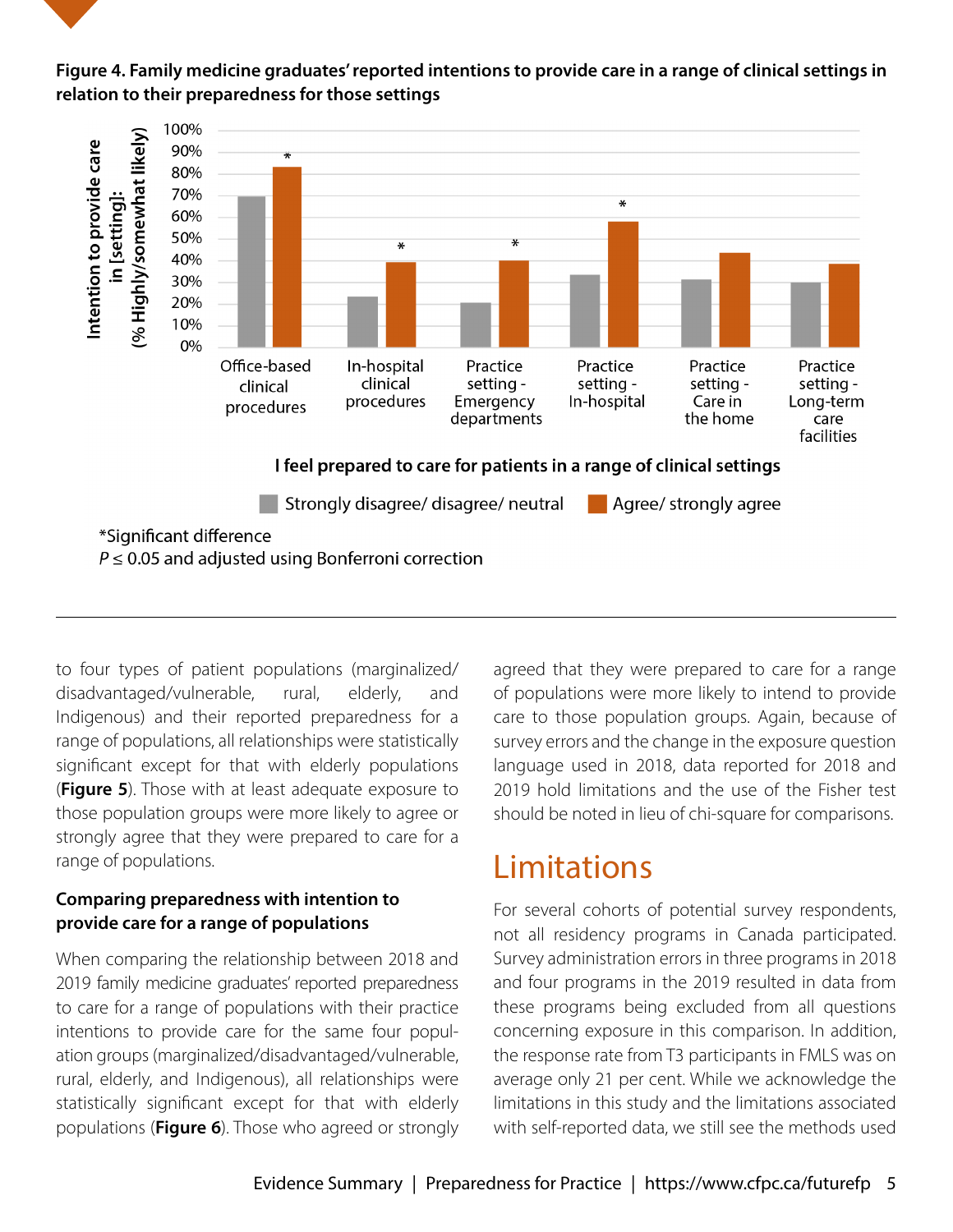



#### **Figure 5. Reported preparedness of family medicine graduates to care for a range of populations in relation to their level of exposure to those populations**

**Figure 6. Reported intentions of family medicine graduates to care for a range of populations in relation to their feelings of preparedness to do so**



 $P \leq 0.05$  and adjusted using Bonferroni correction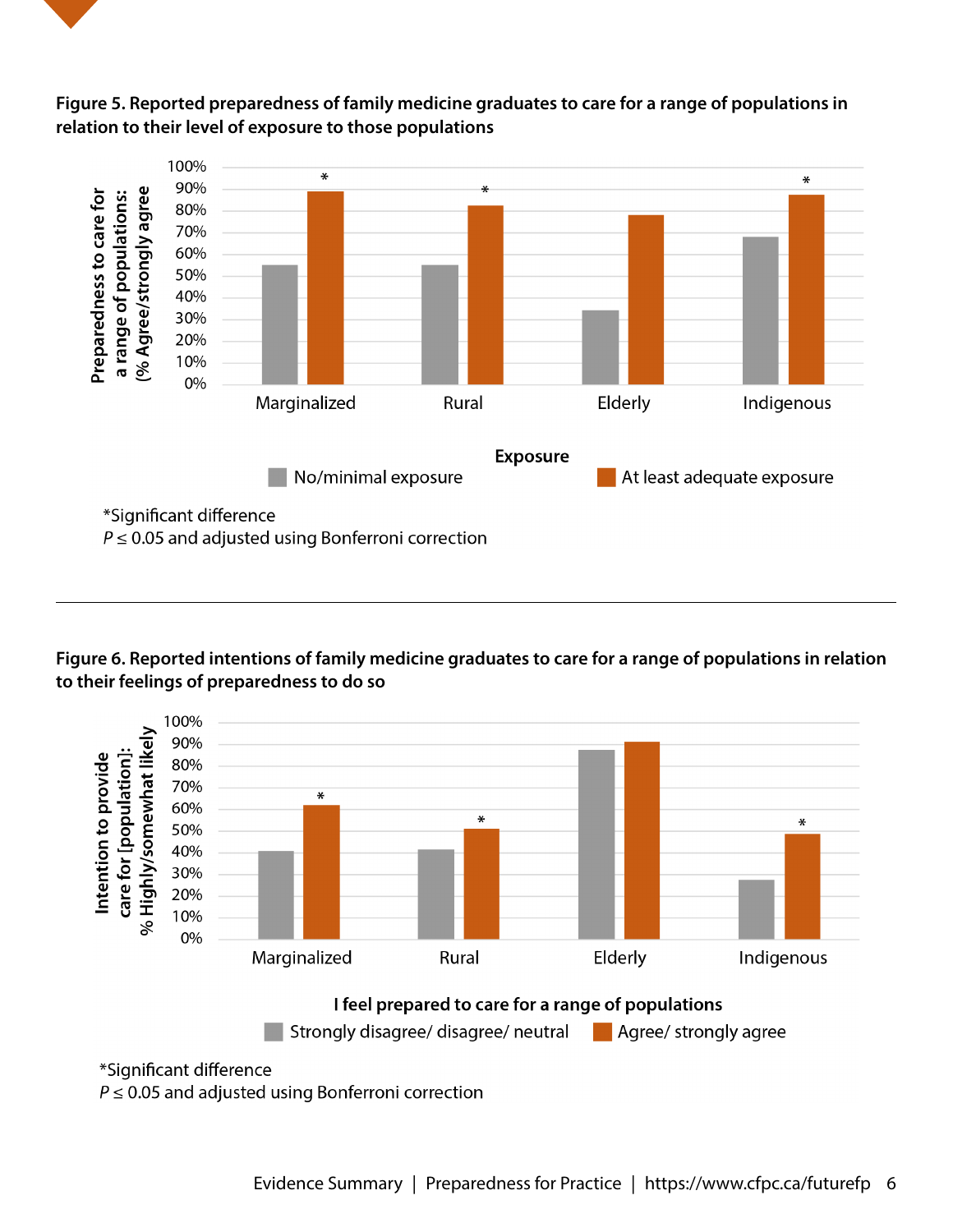and these data to be of value as this study is unique to the Canadian family medicine residency experience. Also, the use of self-perceptions is the most efficient way to gather information on personal perceptions related to preparedness and practice intentions.

### **Discussion**

The goal of Triple C is to ensure graduates are prepared to enter and adapt to the practice of comprehensive family medicine in any community in Canada.<sup>1</sup> As part of the Outcomes of Training Project, understanding factors that influence preparedness for practice from an educational perspective is important for considering recommendations for enhancing residency education. With the findings from this analysis of the FMLS, the CFPC aimed to answer several key questions:

- Were learners prepared at the end of residency?
- How did their perceptions of preparedness change as early-career family physicians?
- Were learners provided adequate exposure to learning related to the potential comprehensive scope of practice of family medicine?
- Is there a relationship between exposure and the feeling of being prepared to practise comprehensive care?
- Is there a relationship between the feeling of being prepared and a graduate's intention to practise comprehensive family medicine?

Note again that the definition of comprehensive care used in the FMLS reflects the notion of a family physician working on one's own or with a team to provide care to a defined population of patients across the life cycle, in multiple clinical settings, addressing a spectrum of clinical issues (from preventive to acute to chronic disease to palliative care).

With respect to preparedness, the results indicated the majority of graduates felt their residencies prepared them to provide care for a full range of health problems and patient populations in a variety of clinical settings and to use electronic medical and health records, work in teams, and engage in quality improvement. Fewer graduates reported feeling prepared to provide care to a range of populations and to teach health professionals. With the exception of providing care for a full range of heatlh problems, this perception of preparedness did not change significantly at three years into practice.

With respect to the question of exposure, the analysis indicated that family medicine graduates felt they had the least exposure during training to marginalized/disadvantaged/vulnerable populations, long-term care facilities, care in the home, Indigenous populations, and in-hospital clinical procedures of the domains identified by the CFPC. These findings were relatively consisent over the five-year reporting period for T2 data. Family medicine graduates who'd had exposure to a variety of family medicine settings, to patients with a variety of health issues, to patients across the life cycle, to role models and guidance, and to opportunities for informal feedback, along with the establishment of long-term relationships with patients, felt more prepared to provide care in a range of clinical settings and for a range of populations.

The study also found that graduates who reported having at least adequate exposure to patients across the life cycle, to different family medicine practice settings, to patients with a variety of health issues, and to diverse populations were more likely to feel prepared to provide care across care settings and to a range of populations than graduates who reported having no or minimal exposure. One exception to this was related to exposure to elderly populations, as those who reported having had no or minimal exposure were still highly likely to feel prepared to provide care to this population. In addition, graduates who reported feeling prepared were more likely to provide care across settings and to a range of populations.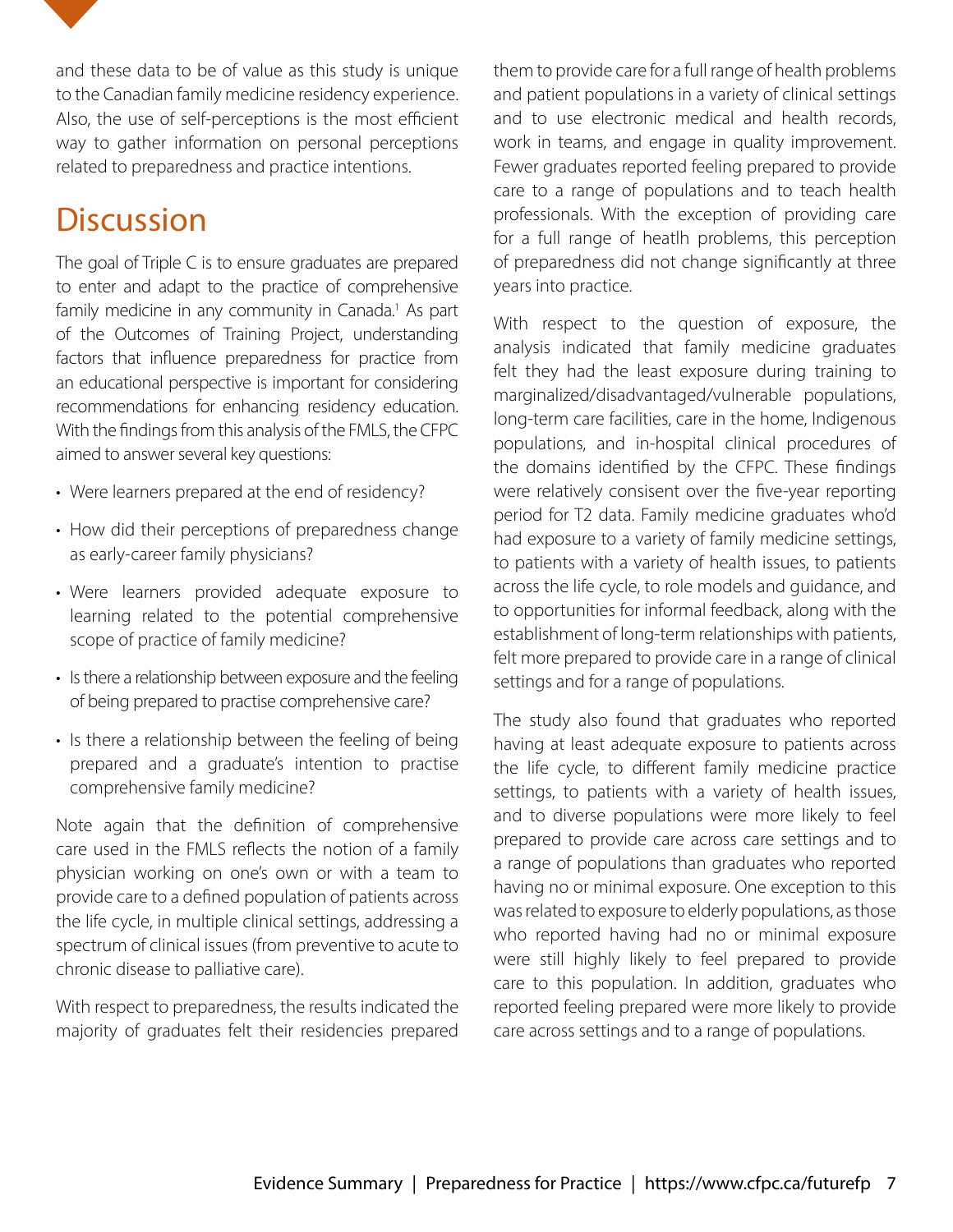

### Conclusion

As part of the Outcomes of Training Project, recommendations are being considered for how to improve family medicine residency education. Based on findings from the FMLS, clinical exposure influences graduates' feelings of preparedness for practice and subsequent practice intentions. These findings have implications for recommendations being made as part of the Outcomes of Training Project.

### Further information

To read the full report—*Preparing Our Future Family Physicians: An educational prescription for strengthening health care in changing times*–and related evidence and scholarship, please visit **https://www.cfpc.ca/futurefp**.

To request de-identified Family Medicine Longitudinal Survey data please contact the Education Evaluation and Research Unit (**eeru@cfpc.ca**).